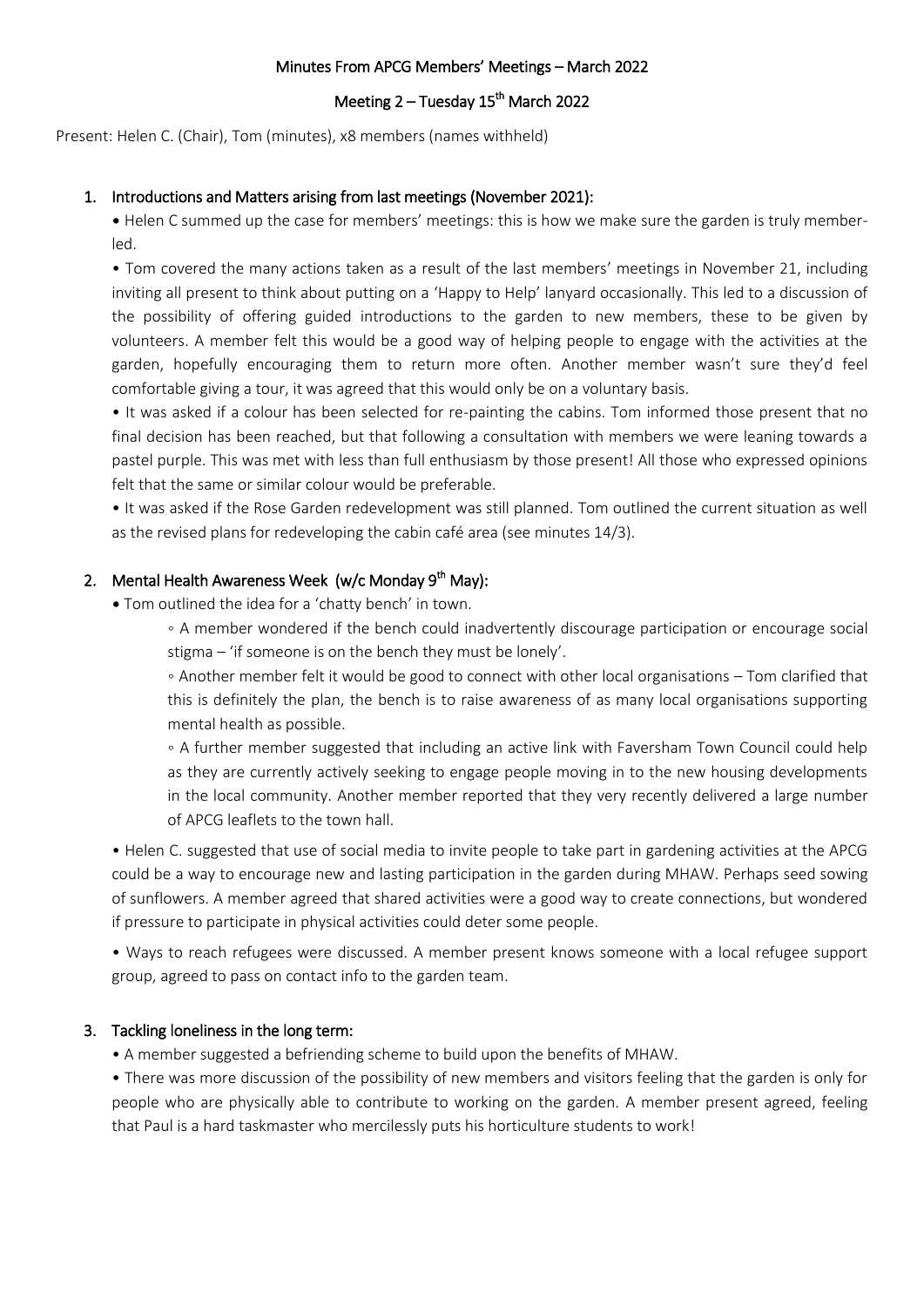# 4. Platinum Jubilee / summer party - ideas?:

• There was general enthusiasm for the idea of a Platinum Jubilee event at the garden over the four-day bank holiday weekend ( $2^{nd}$  –  $5^{th}$  June). It was suggested that we should consider checking when other local / national events are taking place and scheduling an event to either coincide or avoid clashing with these.

• There were lots of good ideas for a garden event along the lines of an afternoon tea party:

◦ 70's party food! Sandwiches (cucumber and salad cream, beef and mustard, egg and cress), vol au vents, cocktail sausages, cheese and pineapple on toothpicks, jelly and ice cream, instant whip, angel delight;

◦ games: pass the parcel, bat and trap, musical chairs, blind man's buff, what's the time Mr Wolf, oranges and lemons;

◦ bring items for a display of past jubilee / royal events;

◦ display of family pictures of past jubilee / royal events;

◦ sing-a-long: national anthem and more – there was discussion if some could find the national anthem off-putting, it was generally felt that anyone attending a Platinum Jubilee celebration would at least likely not be too surprised to find the anthem being sung;

◦ a big-screen TV to display live footage of any concurrent events taking place (presumably something at Westminster Abbey?), a member said there is one at St Mary's church;

◦ bake a 'platinum pudding' competition.

• A member suggested a tree or other plant could be planted as part of the celebrations.

#### 5. Some reminders and updates - OT placement, Qi Gong Tai Chi, Drama Group, FCS talking therapies, etc!:

• Reminders and invitations to upcoming garden activities were discussed, and awareness raised of Faversham Counselling Service.

• The upcoming OT placement was discussed. As an occupational therapist and gardener, a member present would like to meet the OTs and informally help them to combine their growing skills with the work of the garden.

#### 6. Cabin reopening:

• Tom asked for feedback from those present on the relaxing of guidelines around the use of the cabin.

• Two members present felt that a complete relaxation of the rules would be very uncomfortable for volunteers working in the cabin during busy times. There was discussion which lead to the conclusion that allowing general access during the majority of garden hours would be appropriate, particularly now that the weather is improving, but that it would still be of considerable benefit to cabin volunteers if the table could continue to be placed across the entrance to serve as a counter during busy opening hours.

• There was general enthusiasm for any possible future repositioning of the counter in the cabin as has been discussed recently. It was noted that the current electrical wiring would make this more difficult than was first thought, but those present agreed it would be worth pursuing if possible.

• All present agreed that a serving hatch on the side of the cabin as part of the proposed café cabin works would be an excellent and desirable addition.

# 7. AOB:

• All present offered congratulations to a member present, who has recently been presented with life membership of the National Museum Association in recognition of their volunteer work at local organisations including Rye Castle and Oxfam. Helen C. asked if they would like to do more around the garden, but this member was happy that the garden remain a place where they can come to learn horticulture and meet with friends.

• A member noted that weekends are getting busier (40+ visitors last Saturday), and made the case for reinstating a proper donation box / donation station near the entrance to the garden. This lead to discussions of other complementary ideas including: